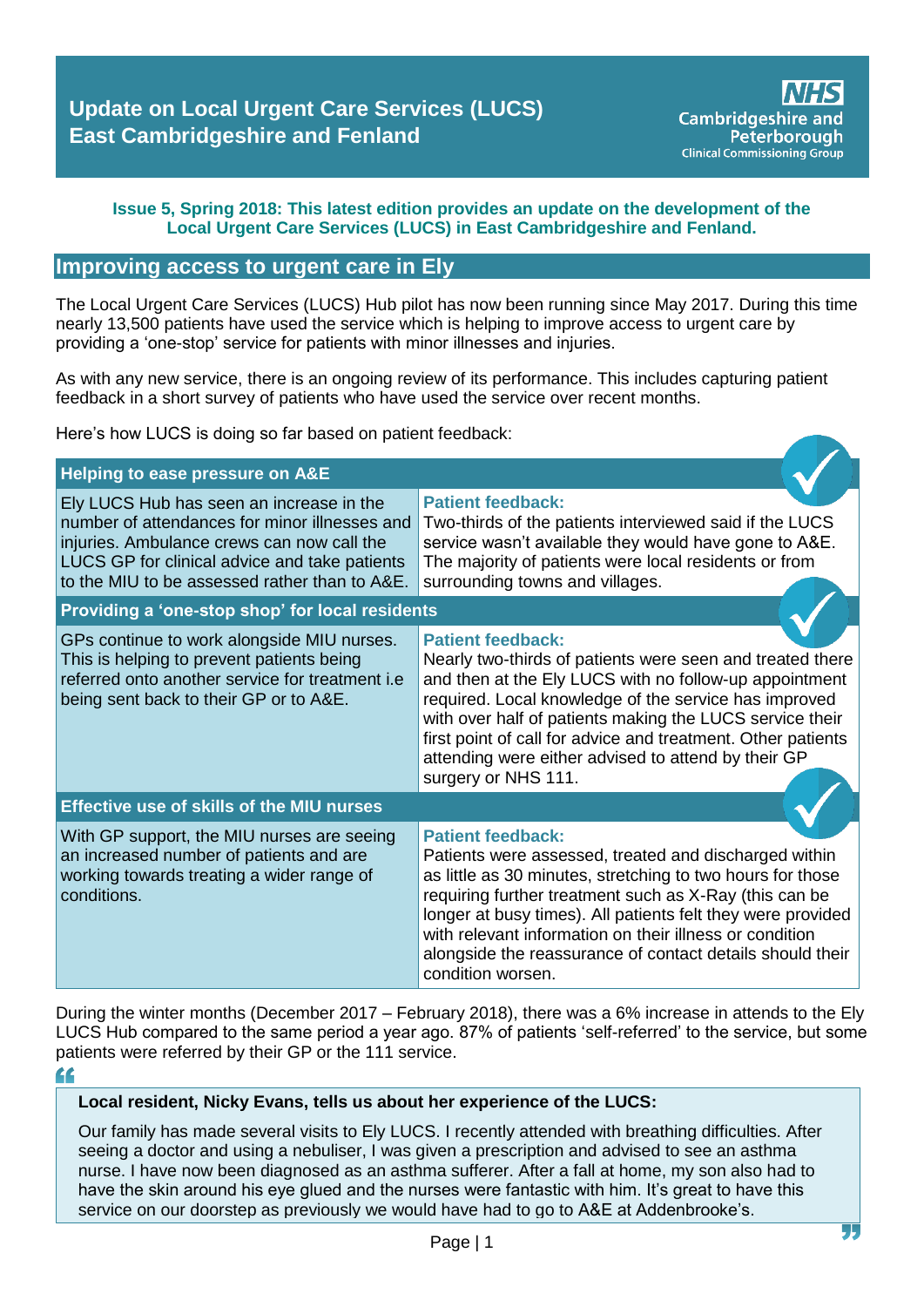Patients are attending with a wide range of minor injuries and illnesses. The most common are these ones in the table below showing the number of patients seen since May 2017 with these conditions:

| Sprains            | 417 | Wrist injury    | 170 |
|--------------------|-----|-----------------|-----|
| Finger injury      | 306 | Earache         | 126 |
| Minor eye injuries | 197 | Chest infection | 107 |
| Minor head injury  | 192 | Foot injury     | 101 |

| Wrist injury    | 170 |
|-----------------|-----|
| Earache         | 126 |
| Chest infection | 107 |
| Foot injury     | 101 |

# **Easter MIU opening times**

The MIUs in East Cambridgeshire and Fenland will be open over Easter at the following times:

| <b>Princess of Wales Hospital MIU</b>    |  |
|------------------------------------------|--|
| Monday - Friday: 8.30am-6pm              |  |
| Saturday/Sunday: 8.30am-6pm              |  |
| Easter Sunday/Bank Holidays: 8.30am-6pm  |  |
| <b>North Cambridgeshire Hospital MIU</b> |  |
| Monday - Friday: 8.30am-6pm              |  |
| Saturday/Sunday: closed                  |  |
| Easter Sunday/Bank Holidays: closed      |  |
| <b>Doddington Community Hospital MIU</b> |  |
| Monday - Friday: 8.30am-6pm              |  |
| Saturday/Sunday: 9am-5pm                 |  |
| Easter Sunday/Bank Holidays: 9am-5pm     |  |

The range of minor injuries and illnesses which the MIUs can treat can be found at [www.cpft.nhs.uk/services/minor-injury-units](http://www.cpft.nhs.uk/services/minor-injury-units)

## **Urgent Treatment Centres (UTC) development**

In July 2017 NHS England issued new national guidance setting out criteria for designation of Urgent Treatment Centres (UTCs).

Urgent Treatment Centres aim to ease the pressure on hospitals. GP-led, UTCs will be open at least 12 hours a day, every day, and be equipped to diagnose and deal with many of the most common ailments for which people attend A&E.

The CCG has been assessing local services, including the three East Cambridgeshire and Fenland MIUs / LUCS Hub, against the national criteria to explore opportunities for UTCs across the county to be developed. Further information on Urgent Treatment Centres can be found **[HERE](https://www.england.nhs.uk/urgent-emergency-care/urgent-treatment-centres/)**.